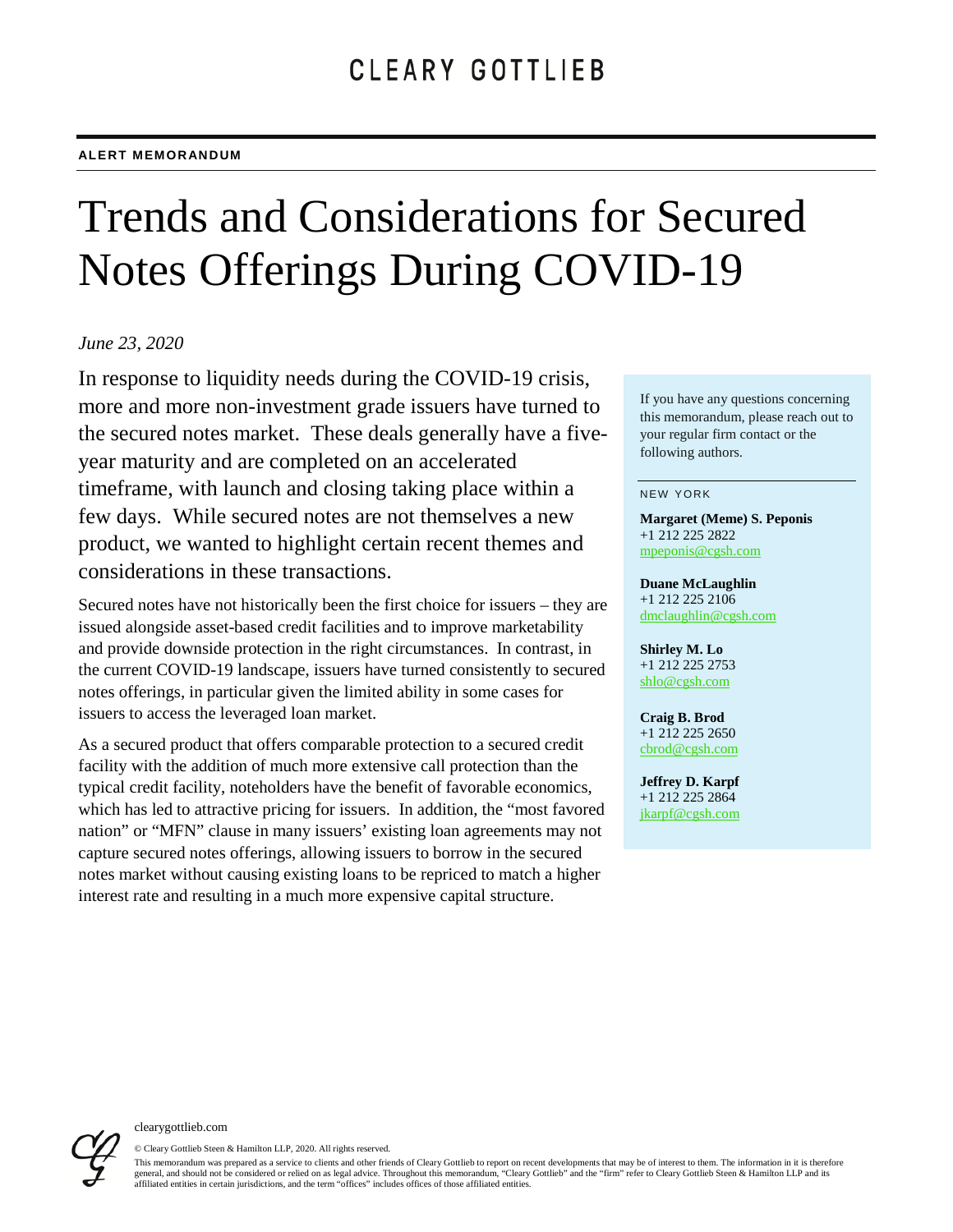# **Disclosure**

Secured note offerings require a significant upfront investment of time and effort from issuers compared to secured bank transactions. This includes assistance in the preparation of a detailed offering memorandum, additional interim financial statements and a detailed business description, participation in business and legal due diligence and coordination with outside accountants. The marketing process is also much more accelerated with launch and pricing often occurring on the same day.

# **Covenants**

Despite the current market environment, generally the covenants in these new secured notes deals are consistent with pre-crisis terms, other than including additional limitations on restricted payments. Lenders have been focusing on similar limitations in the loan market in the context of amendments, particularly restrictions on dividends and share repurchases. In general, covenants are based on prior unsecured notes offerings with technical changes to reflect the fact that the notes are secured. For first time note issuers, it is important to have some headroom to their existing bank covenants wherever possible, given that it is hard to amend note indentures.

# **Call Protection**

A common trend for these new secured notes offerings has been a five-year maturity, with two years of call protection, resulting in a much shorter tenor than the usual seven- to eight-year maturity for secured notes. This trend for a shorter tenor offers more flexibility to the issuer for refinancing if circumstances improve but still provides noteholders with more call protection than would be typical for a credit facility. There also have been a handful of deals that build in additional call rights with the proceeds of "regulatory debt" (debt provided under one of the various government backed loan programs). One feature in pre-crisis secured notes offerings, a 10% per annum call right at 103% for the first years after the offering (or if shorter, during the non-call period), appears to have fallen away in these recent secured notes deals.

# **Collateral and Intercreditor Issues**

Given the quick timeframe for these deals and the overlay of the current remote work environment, collateral issues have become a clear area of early focus:

- *Intercreditor Arrangements*. An element that can quickly become a timing issue if not addressed promptly is the intercreditor arrangement with the other secured debt holders. Secured notes issuers often have other secured debt in the form of credit facilities, and the key terms of the intercreditor arrangements will need to be ironed out with these creditors prior to launch, with intercreditor agreements or joinders being signed at closing. In situations where there are no existing intercreditor agreements and/or pre-agreed forms, it can be difficult for all parties to get aligned in a timely manner, especially if there are multiple layers of secured debt involved (*e.g.,* a first lien term loan with a first lien on non-current assets and an ABL facility with a first lien on current assets). Frequently, even if there is an existing senior / junior lien intercreditor agreement, there is no form of pari passu intercreditor available or the existing intercreditor agreements may not include mechanics for additional parties to be added. The short time frame between conception and launch of these new secured notes transactions also limits the amount of time for negotiation of these intercreditor arrangements and working through the mechanics with all of the relevant parties.
- Post-Closing Timing. Be aware of post-closing time periods and build in sufficient time, particularly in light of COVID-19. Pledging collateral in the current remote work environment presents timing concerns that can be hard to predict. In addition, as notes collateral trustees will not want to have much discretion to extend collateral delivery periods, care must be taken in order to properly provide